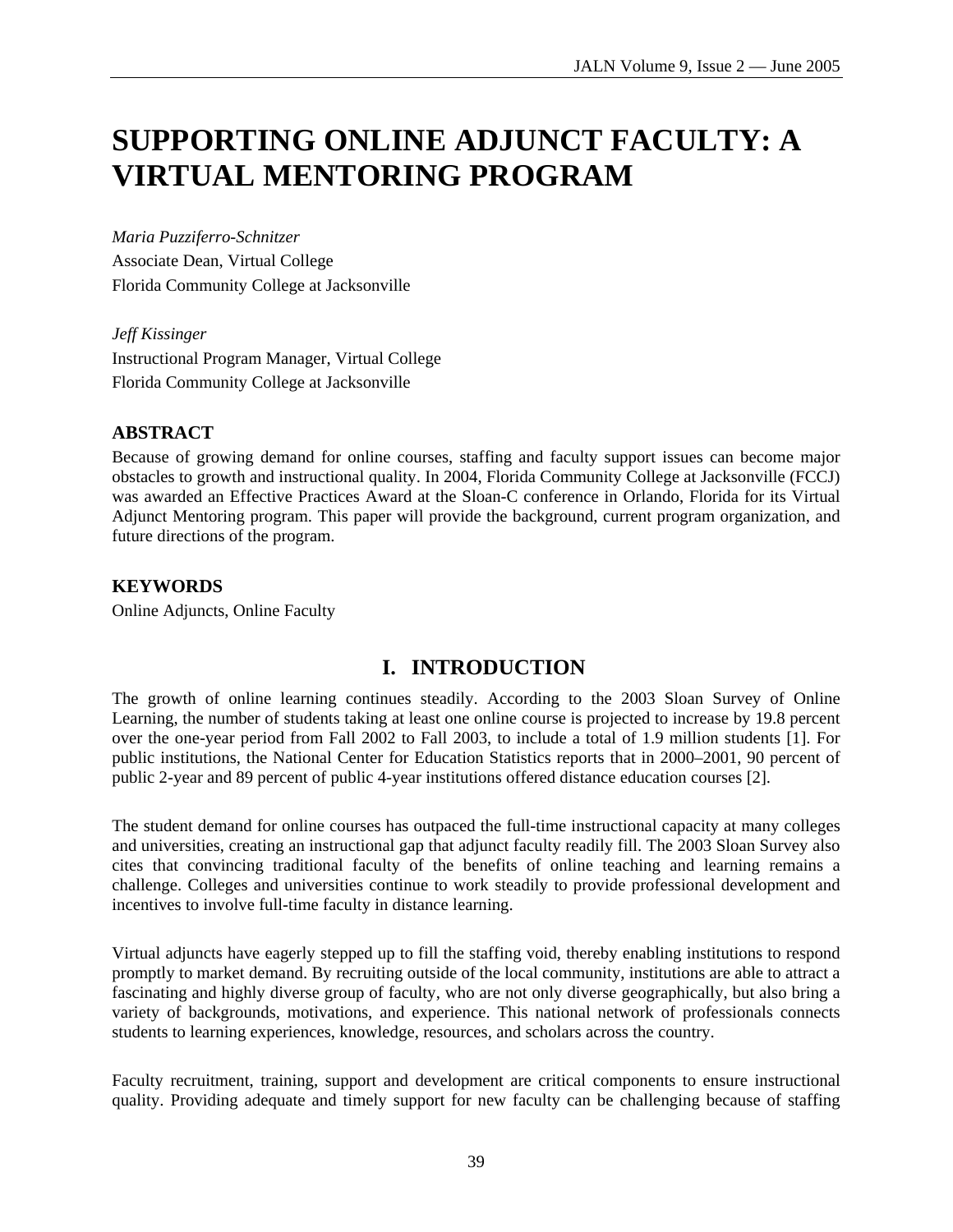shortages. The Virtual Adjunct Mentoring program has enabled FCCJ to expand distance education course offerings and provide a high level and quality of instructional support to new adjuncts by adopting the peer-mentoring approach.

#### **II. ONLINE COURSES AT FCCJ: A BRIEF HISTORY**

Over the past 3 years, FCCJ has experienced steady, considerable growth in online enrollments. The Virtual College program had 17,495 enrollments in the 2002–2003 academic year. Enrollments rose to 23,700 for the 2003–2004 academic year. The enrollment for the 2004–2005 year (still in session) has already surpassed 32,000.

During this time, the Virtual College at FCCJ began recruiting adjunct faculty nationally in order to build a pool of qualified, trained faculty to sustain growth. At this time, Virtual College has more than 200 active adjunct faculty members, and more than 80 percent reside outside of the state of Florida. Recruitment efforts continue steadily, and applications are received and reviewed on an ongoing basis.

#### **III. VIRTUAL MENTORING**

The term "learning community" has become universal in education, and refers to a variety of arrangements where individuals continuously share resources and seek to apply what they have learned to their own practice. Astuto [3] has identified the professional community of learners, who are professionals seeking to enhance their own effectiveness, and promote quality in teaching and learning. Peer-based sharing is the most effective model for providing support in the professional learning community [4].

The Virtual Mentoring Program is the heart of the professional online teaching and learning community at FCCJ. The mentoring paradigm fits nicely with the culture of online learning, as online teaching methodologies emphasize facilitation and mentoring of students. This represents a relatively new and foreign teaching philosophy for some traditional faculty.

The goal of the Virtual Adjunct Mentoring program is to provide personalized, collegial support for a specified number of new online adjunct faculty. Virtual Mentors monitor orientation of new adjuncts assigned to them, maintain a peer-based support relationship, and assist with administrative issues related to the course and other processes.

The Virtual Mentoring Program consists of Lead Mentors and Virtual Mentors, paid a stipend for each semester of service. Lead Mentors must be full-time faculty, and Virtual Mentors may be full- or parttime faculty who have taught in the Virtual College program for at least one year of consecutive assignments. The involvement of full-time faculty in the mentoring program is an important aspect of the program. Generally, there are limited opportunities for adjunct and full-time faculty to interact. In the distance education environment, this estrangement may be even more pronounced because of physical separation, as well as the relative newness of distance education. Engaging full-time and part-time faculty in mentoring relationships helps to begin to break down the traditional barriers between the two.

Mentors' individual expertise is identified to address specific instructor populations and disciplines. Mentors are matched to new adjuncts based on software expertise and discipline area.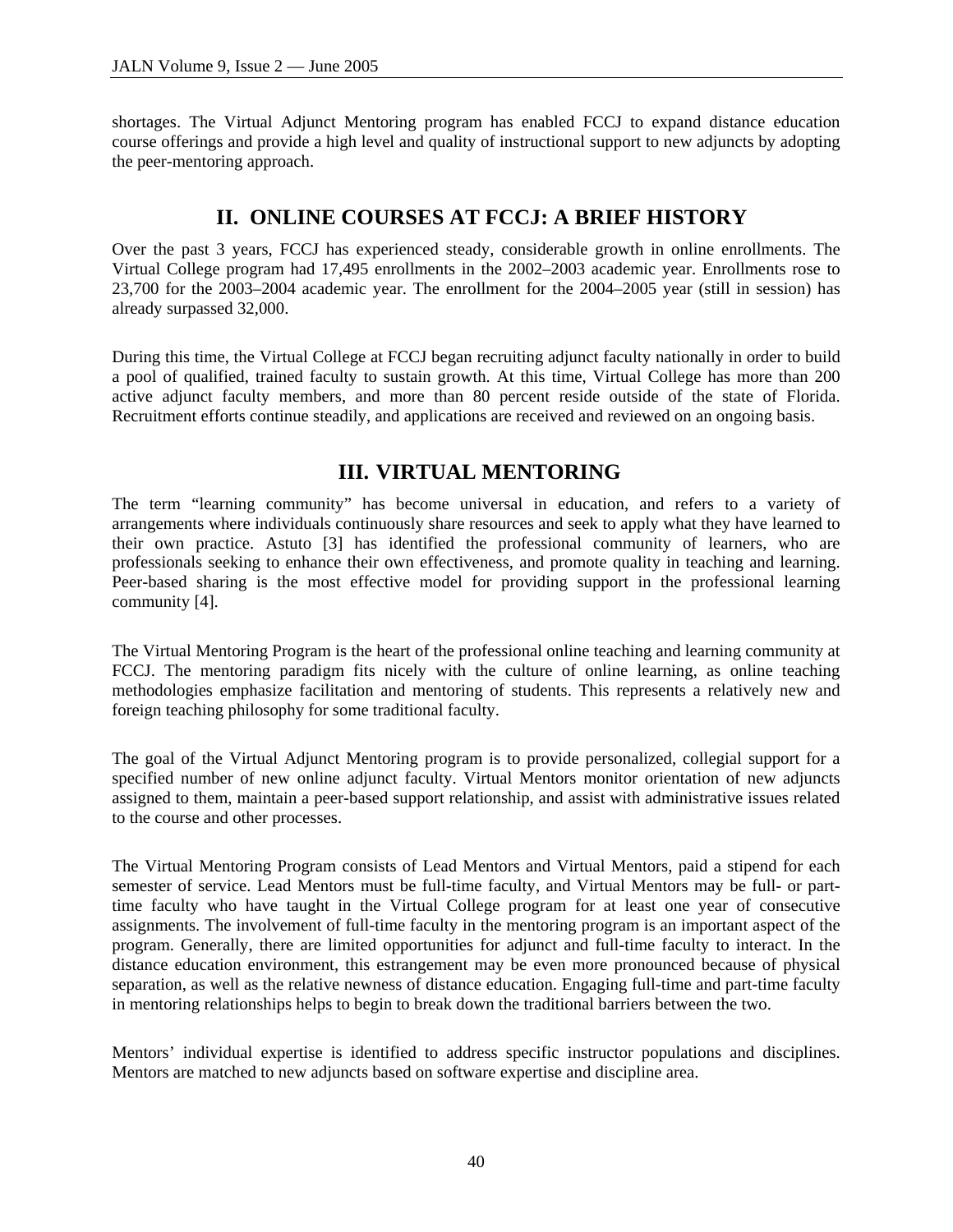Each Virtual Mentor is assigned up to 10 new online adjuncts. The specific duties of the mentors are to:

- 1. Act as a liaison between the administration and the adjunct.
- 2. Develop professional relationships with new adjuncts through proactive emails and discussion forum contacts.
- 3. Provide help and share resources, ideas and opportunities.
- 4. Facilitate an online orientation course. All new adjuncts are required to go through and complete the required orientation assessments before teaching online.
- 5. Communicate processes for and monitor compliance with administrative processes and procedures.
- 6. Act as a point of contact for questions/advice about teaching, pedagogy, and use of the learning management systems.
- 7. Create courseware and knowledge modules as needed.

Lead Mentors provide oversight and coordination among the Virtual Mentors. Lead Mentors conduct meetings and collect any important data or feedback about mentoring activities. Lead Mentors may also make recommendations to the Associate Dean about the evaluation, continuing assignment, or professional development of adjunct faculty. In addition, Lead Mentors provide guidance to new Virtual Mentors and coach them on how to build effective peer relationships and mentor effectively. Lead Mentors, who are full-time faculty members, take the leadership role in this function, fostering a sense of commitment, pride, professionalism, and awareness associated with the home institution.

In addition to assigned mentoring relationships, Virtual Mentors also moderate an adjunct discussion board, focusing on topics related to online teaching and learning; individuals are invited to share techniques, resources and reflections on teaching and learning. Each of the numerous discussion threads are divided into specific subjects and topics, thus allowing the busy instructor quick access to the needed information or expert. Each term, an online faculty member is invited to host and facilitate a professional development discussion on a topic of his or her expertise. Recent topics have included: "A Veteran Instructor's Perspective on Teaching Online," "Student Motivation in the Online Classroom," "Rehumanizing the Learning Space," and "Employing Hybrid Instructional Strategies." Various approaches to introduce topics have been used to engage participants including audio mini-lectures, media-rich presentation modules, and audioblogger® authoring.

# **IV. PROGRAM EFFECTIVENESS AND THE FUTURE OF VIRTUAL ADJUNCT MENTORING**

Online adjunct faculty play a major role in the future of online learning at FCCJ. Already more than 80 percent of online courses are taught by adjuncts, and this number rises as enrollment continues to grow and more faculty are recruited.

In a Spring 2004 program effectiveness survey of adjunct faculty, it was found that more than 70 percent of the adjunct faculty were teaching at other colleges and universities across the United States in addition to FCCJ. And, more than 35 percent were adjunct "freelancers," by choice. One unique characteristic that could potentially pose challenges to the employing institution of numerous online adjuncts is their unknown, possibly colossal work load [5]. With these emerging divides and unknowns, it is essential for the institution to be cognizant and proactive, instilling meaningful relationships amongst remote faculty for: curricular consistency, instructional quality, and the reputations of its courses and programs of study.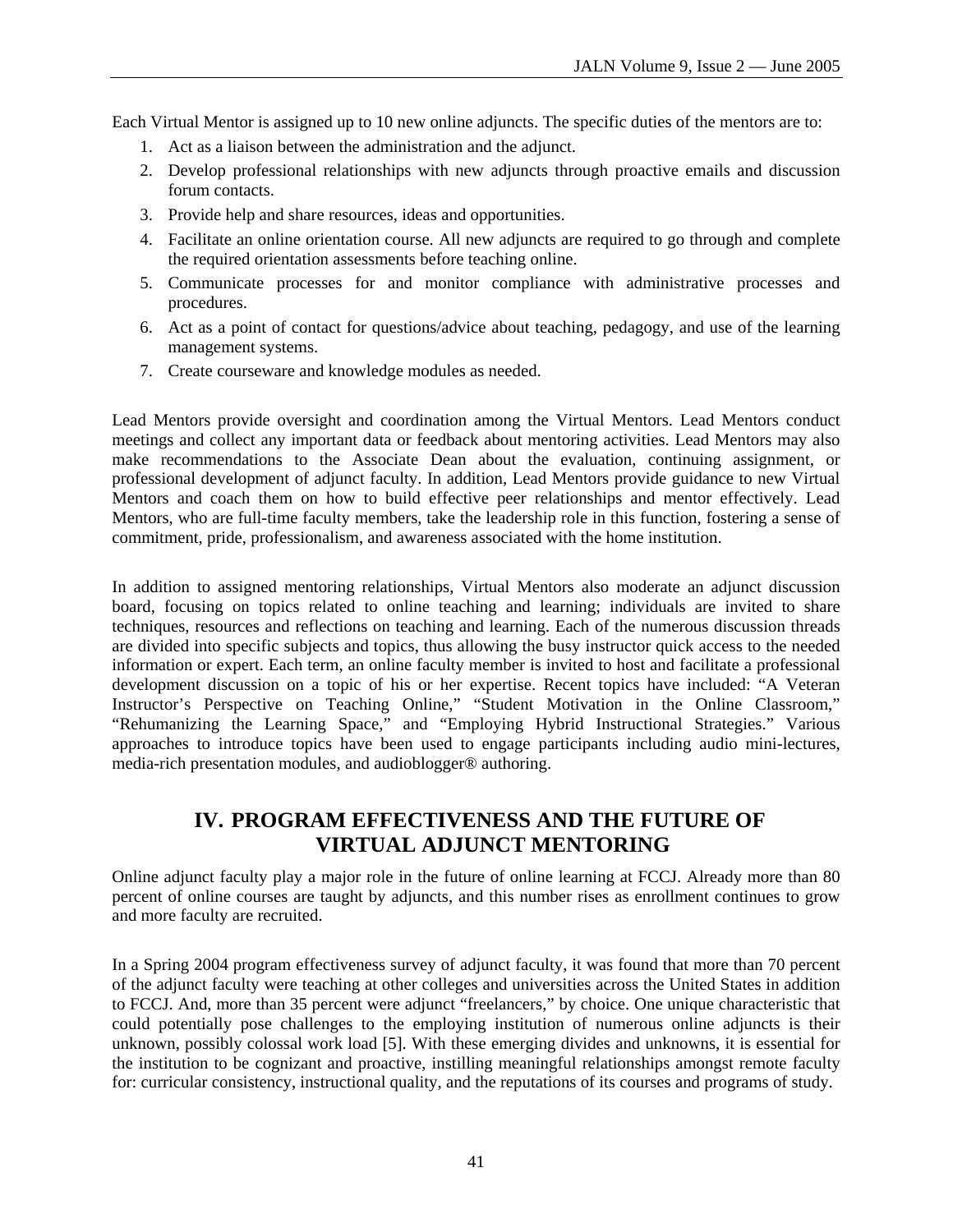The Spring 2004 survey also revealed that 72 percent of new adjuncts found the Virtual Mentors helpful. Adjuncts who were newer to online teaching (fewer than two years total online teaching experience) reported the most positive comments about the Virtual Mentors.

At present, the program is continuing for the 2004–2005 academic year with three major projects. First, a comprehensive Adjunct Resource website is being developed, with bulletin boards and professional development modules created and contributed by online faculty. Second, during the Summer 2005 a comprehensive handbook and online training module is being developed for new mentors to provide guidance and support for building effective mentoring relationships. Finally, evaluation and assessment processes are being put in place to collect ongoing data about the quality of mentor relationships and support. Then, research will be conducted to compare success rates and instructor satisfaction of classes where the instructor has been mentored with classes with no mentoring support.

# **V. SUMMARY/CONCLUSIONS**

There is no doubt that online course delivery has become a large growth area for colleges [1]. With this growth, many institutions in higher education have been struggling to keep up with the demand while ensuring their high institutional standards and maintaining a burgeoning, diverse, and many times geographically-removed instructional community.

The FCCJ Virtual College Mentor Program has been one successful strategy to address this climate of change, growth, and subsequent challenges. It continues to be an iterative *work-in-progress* purposely designed as to be nimble and responsive to the current, forthcoming, and yet unknown, issues and challenges accompanying online teaching and learning.

#### **VI. REFERENCES**

- 1. **Allen, I. Elaine and Jeff Seaman**. "Sizing the Opportunity: The Quality and Extent of Online Education in the United States, 2002–2003." The Sloan Consortium, 2003. Available online: http://www.sloan-c.org/resources/survey.asp.
- 2. **National Center for Education Statistics**. Distance Education at Degree-Granting Postsecondary Institutions: 2000–2001. NCES Number: 2003017 Release Date: July 18, 2003. Available online: http://nces.ed.gov/surveys/peqis/publications/2003017/.
- 3. **Astuto, T. A., D. L. Clark, A. M. Read, K. McGree, & L. deK. P. Fernandez.** Challenges to dominant assumptions controlling educational reform. Andover, Massachusetts: Regional Laboratory for the Educational Improvement of the Northeast and Islands, 1993.
- 4. **Louis, K. S. & S. D. Kruse.** *Professionalism and Community: Perspectives on Reforming Urban Schools*. Thousand Oaks, California: Corwin Press, 1995.
- 5. **Carnevale, D.** For Online Adjuncts, a Seller's Market. Part-time professors, in demand, fill many distance-education faculties. *Chronicle of Higher Education* 50 (34): April 30, 2004.

# **VII. ABOUT THE AUTHORS**

**Maria Puzziferro-Schnitzer** is the Associate Dean for Virtual College at Florida Community College at Jacksonville. She also teaches online and blended courses. She earned a B.A. in Political Science from Adelphi University in 1993, a M.A. in Public Administration and an M.L.S. from St. John's University in 1996, and is currently conducting research on student success in online courses to complete her Ph.D. in Administration, Leadership and Technology at New York University.